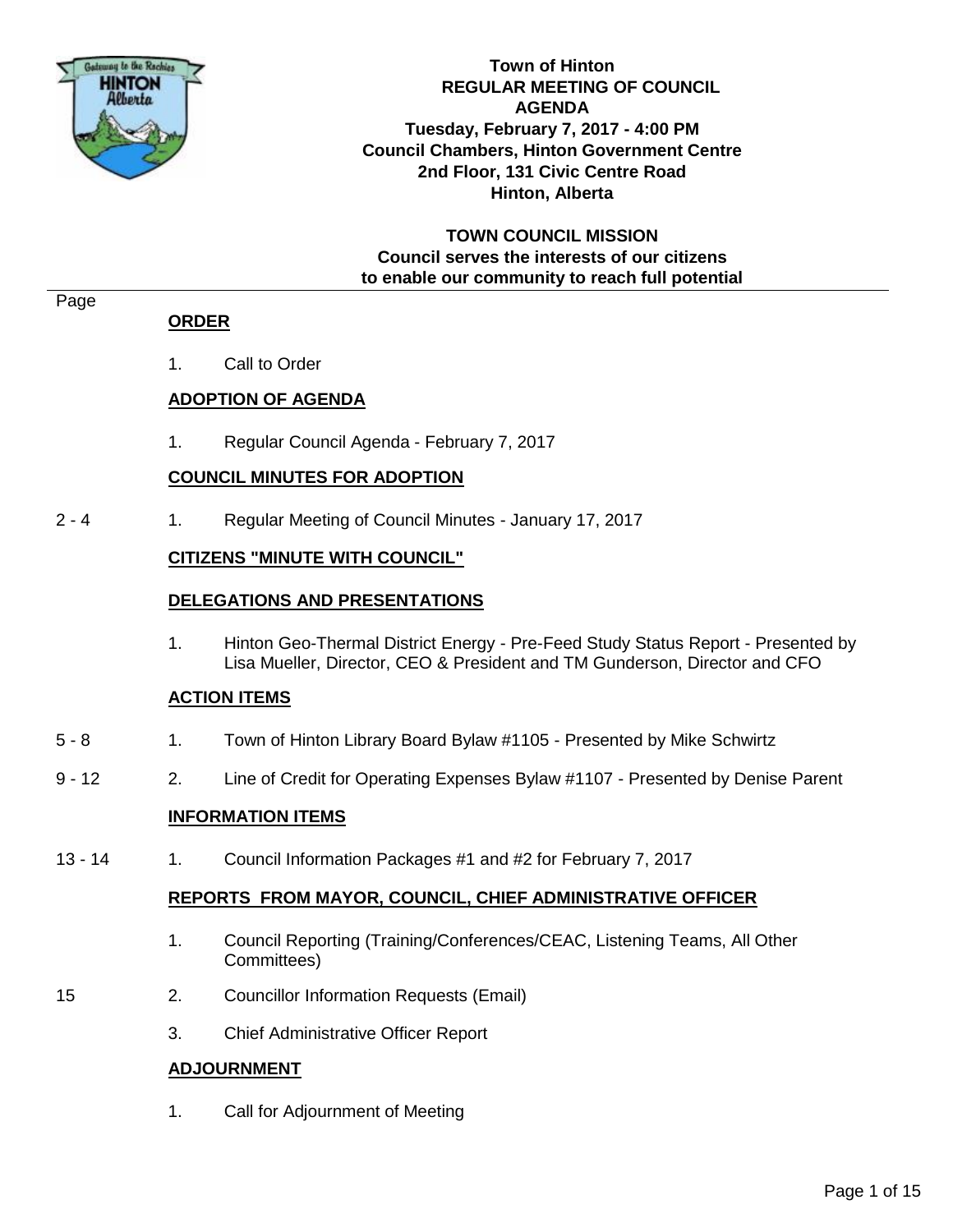# **TOWN OF HINTON**



# Minutes of the Regular Meeting of Council held January 17, 2017 in Council Chambers

#### **Present:**

Deputy Mayor Albert Ostashek, Councillors Glen Barrow, Ryan Maguhn, Matthew Young

### **Also in Attendance:**

Mike Schwirtz, Chief Administrative Officer, Denise Parent, Director of Corporate Services, Laura Howarth, Director of Community Services, Gordie Lee, Director of Infrastructure Services, Wendy Jones, Director of Planning & Development, Rhonda West, Executive & Legislative Assistant

#### *Refer to the Regular Council Meeting Agenda package for* [January 17, 2017](http://www.hinton.ca/ArchiveCenter/ViewFile/Item/1932) *for detailed background information.*

#### **ORDER**

Deputy Mayor Albert Ostashek called the Regular Council meeting to order. The time was 4:00 p.m.

### **ADOPTION OF AGENDA**

**YOUNG - That the agenda be adopted as presented.**

**CARRIED**

#### **COUNCIL MINUTES FOR ADOPTION**

- 1. Regular Meeting of Council Minutes December 20, 2016
- 2. Standing Committee of Council Minutes January 10, 2017

#### **BARROW - That the Minutes listed above be approved as presented.**

**CARRIED**

#### **CITIZENS "MINUTE WITH COUNCIL"**

No one came up to speak.

#### **DELEGATIONS AND PRESENTATIONS**

There were no delegations.

#### **ACTION ITEMS**

1. Town of Hinton Municipal Library Board Bylaw #1105

**BARROW - That Council give the Town of Hinton Library Board Bylaw #1105 first reading.**

**CARRIED**

### **MAGUHN - That Council give the Town of Hinton Library Board Bylaw #1105 second reading. CARRIED**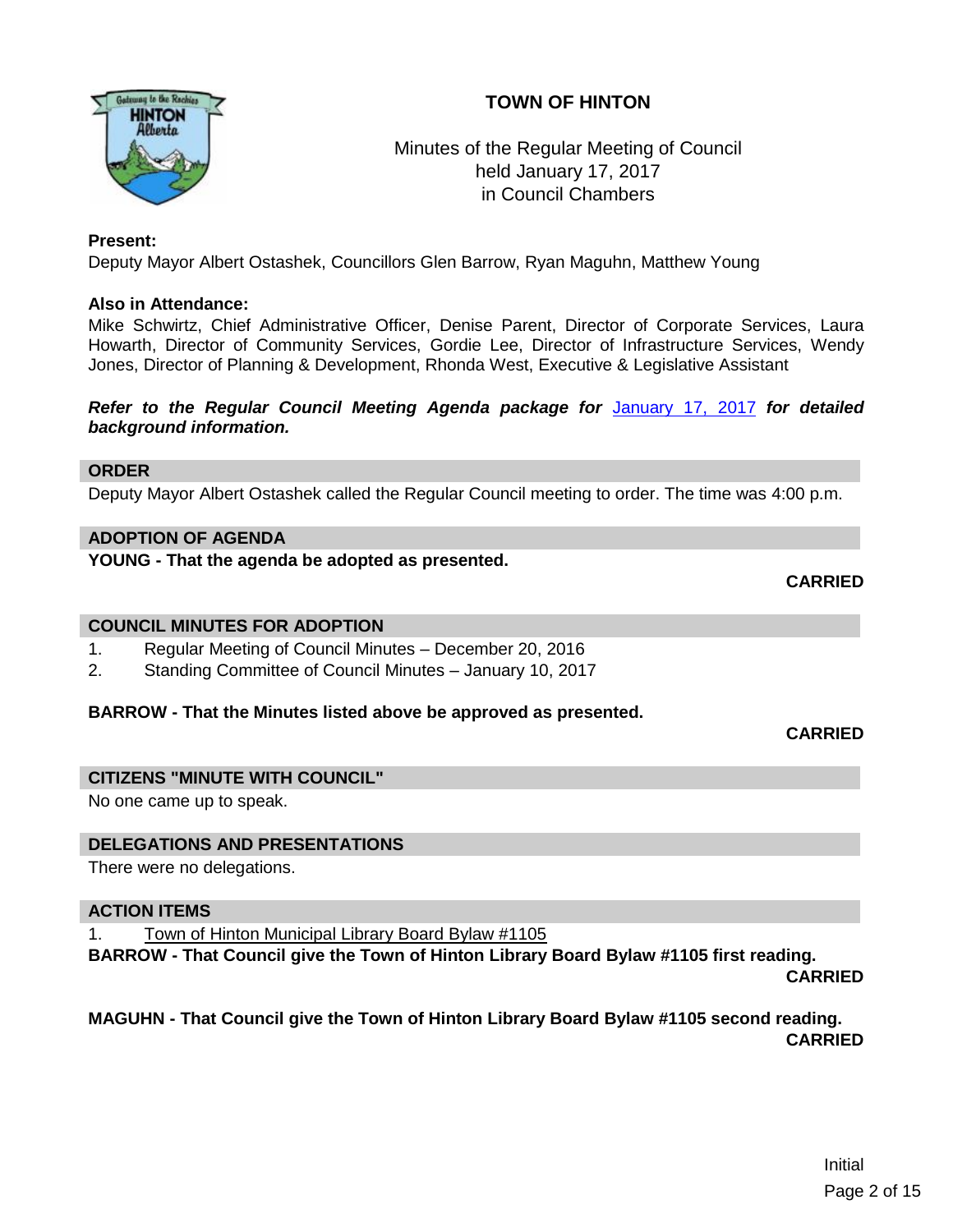# 2. 2017 Draft Operating & Capital Budgets

**MAGUHN - That Council accepts for information the 2017 proposed Operating Budget of \$34,322,855 and the One-time Operating and Capital Budget of \$18,625,058 and instruct Administration to circulate for public feedback for a period of four weeks.**

**CARRIED**

**YOUNG - That Council approves \$6,985,000 from the Capital Budget in order to tender the projects in a timely manner to complete the work in 2017.**

**CARRIED**

# **INFORMATION ITEMS**

1. Council Information Packages #1, #2 and #3 for January 17, 2017

**YOUNG - That Council Information Packages #1, #2 and #3 for January 17, 2017 be accepted for information.**

**CARRIED**

# **REPORTS FROM MAYOR, COUNCIL, CHIEF ADMINISTRATIVE OFFICER**

1. Council Reporting (Training/Conferences/CEAC, Listening Teams, All Other Committees) Councillors reported on the various committees, meetings and activities they attended since the last Regular Council meeting and what they plan on attending in the coming weeks.

**YOUNG – That Council direct Administration to bring a report to Council with respect to subsidized/free transit passes for different groups in our community and practices in other communities.**

# **CARRIED**

2. Councillor Information Requests (Email) Refer to page 96 of the January 17, 2017 Regular Council Agenda.

# 3. Chief Administrative Officer Report

Chief Administrative Officer Mike Schwirtz provided an update on administrative matters.

# **MOVE IN CAMERA**

**YOUNG - That the Regular Council meeting move in camera.**

The time was 4:48 p.m.

# **BARROW - That Regular Council meeting revert to regular session.**

The time was 5:11 p.m.

**CARRIED**

**CARRIED**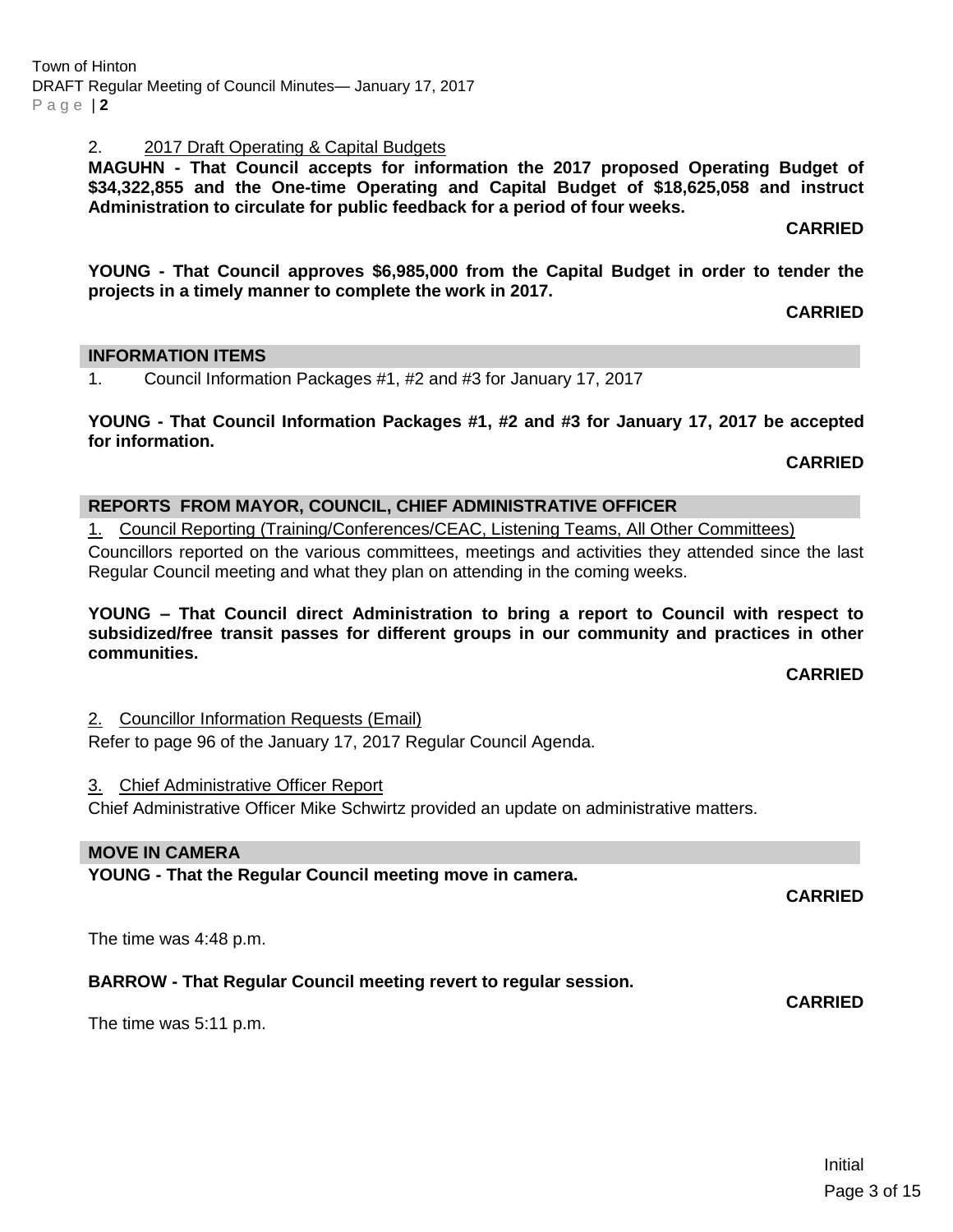# **ADJOURNMENT**

**MAGUHN - That the Regular Meeting of Council adjourn.**

The time was 5:11p.m.

\_\_\_\_\_\_\_\_\_\_\_\_\_\_\_\_\_\_\_\_\_\_\_\_\_\_\_\_\_\_\_\_\_\_ Mayor

Director of Corporate Services

\_\_\_\_\_\_\_\_\_\_\_\_\_\_\_\_\_\_\_\_\_\_\_\_\_\_\_\_\_\_\_\_\_\_

**CARRIED**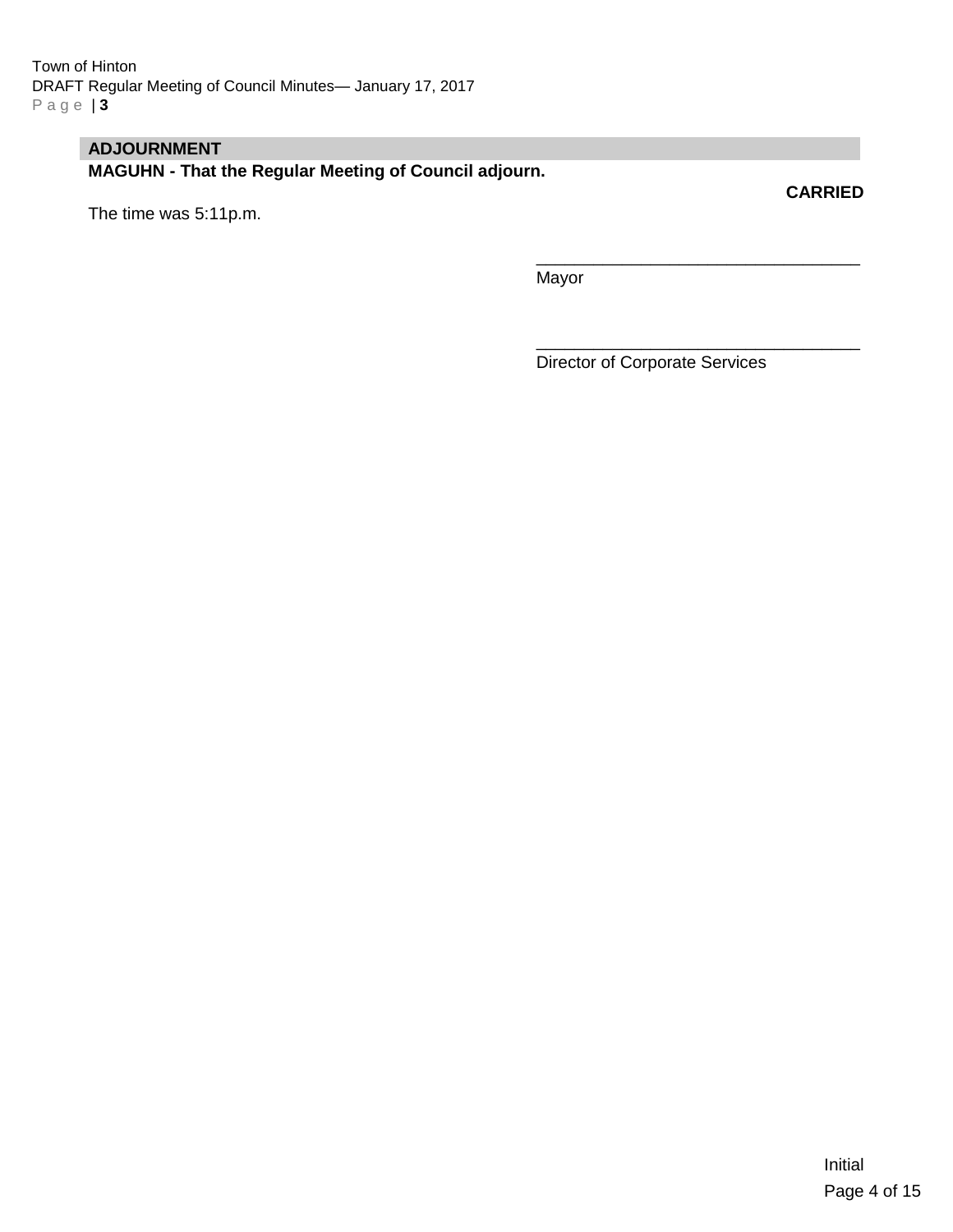

# **TOWN OF HINTON REQUEST FOR DECISION**

**DATE:** January 31, 2017

# **TO: REGULAR MEETING OF COUNCIL OF FEBRUARY 7, 2017**

**FROM:** Mike Schwirtz, Chief Administrative Officer

**RE:** Town of Hinton Library Board Bylaw #1105

#### **Recommendation:**

*1. That Council give the Town of Hinton Library Board Bylaw #1105 third and final reading.*

#### **Concluding Statement**

With the Letter of Understanding between the Town of Hinton and the Hinton Library Board in place, Bylaw #1105 provides the legislative authority for the establishment of the Town of Hinton Library Board.

| <b>Conforms with:</b>                              | Yes/No/<br><b>Partial</b> | <b>Comments</b>                                                                                                                                    |
|----------------------------------------------------|---------------------------|----------------------------------------------------------------------------------------------------------------------------------------------------|
| <b>Municipal and Provincial</b><br>Laws            | Yes                       | The Libraries Act provides that a council may, by bylaw,<br>establish a municipal library board.                                                   |
| <b>Community Sustainability</b><br><b>Plan</b>     | <b>Yes</b>                | Libraries in the community promote learning, culture, and<br>volunteerism by having community members serve on<br>important boards and committees. |
| <b>Council's Strategic Plan</b>                    | <b>Yes</b>                | The library is an important facility for Hinton and the<br>surrounding community and helps promotes Hinton as a<br>regional hub.                   |
| Long Term Capital Plan or<br><b>Adopted budget</b> | N/A                       |                                                                                                                                                    |

#### **Conformance of recommendation to existing laws and Hinton Council plans**

#### **Background / Introduction**

This item is before Council to formally approve the Bylaw #1105 with respect to the establishment of the Town of Hinton Library Board.

#### **Options**

- 1. That Council give Bylaw #1105 third and final reading;
- 2. That Council not give Bylaw #1105 final reading;
- 3. That Council provide further direction to Administration.

#### **Administration Assessment of Options and Conclusion**

Council formally approved the Letter of Understanding between the Town of Hinton and the Town of Hinton Library Board at the Regular Meeting of Council on September 20, 2016. The Letter of Understanding addresses funding and operational models while providing the Board autonomy on providing and maintaining services. Council gave first and second readings to the Bylaw at the Regular Meeting of Council on January 21, 2017. If formally approved by Council, Bylaw #1105 will establish the Library Board under the authority of the *Libraries Act* and provide a framework for board membership, terms and role of the board.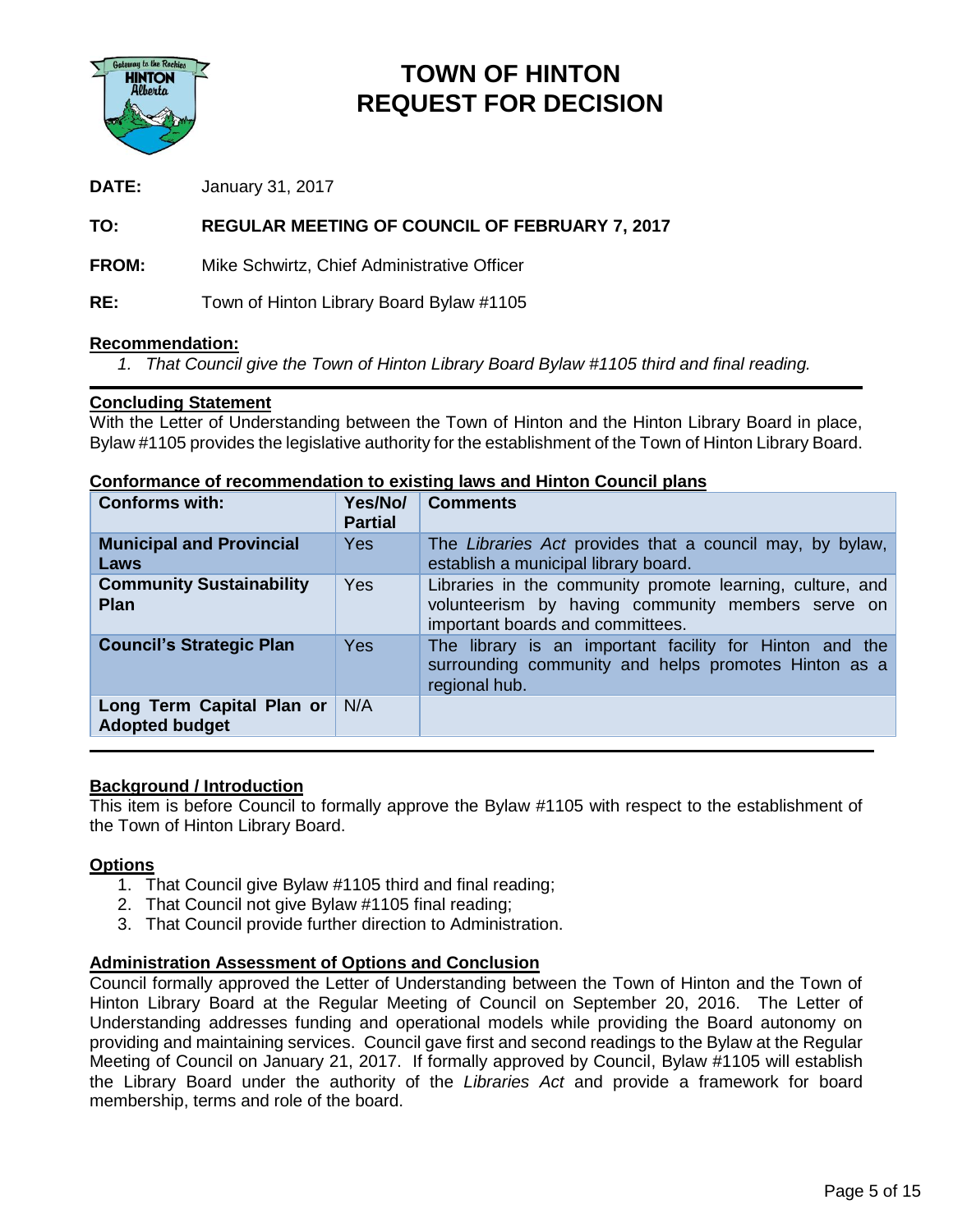### **Advisory Committee Comments / Public Feedback**

Administration worked with the Library Board while developing the proposed bylaw. The Board is satisfied with the draft presented before Council.

# **Attachment**

1. Draft Bylaw #1105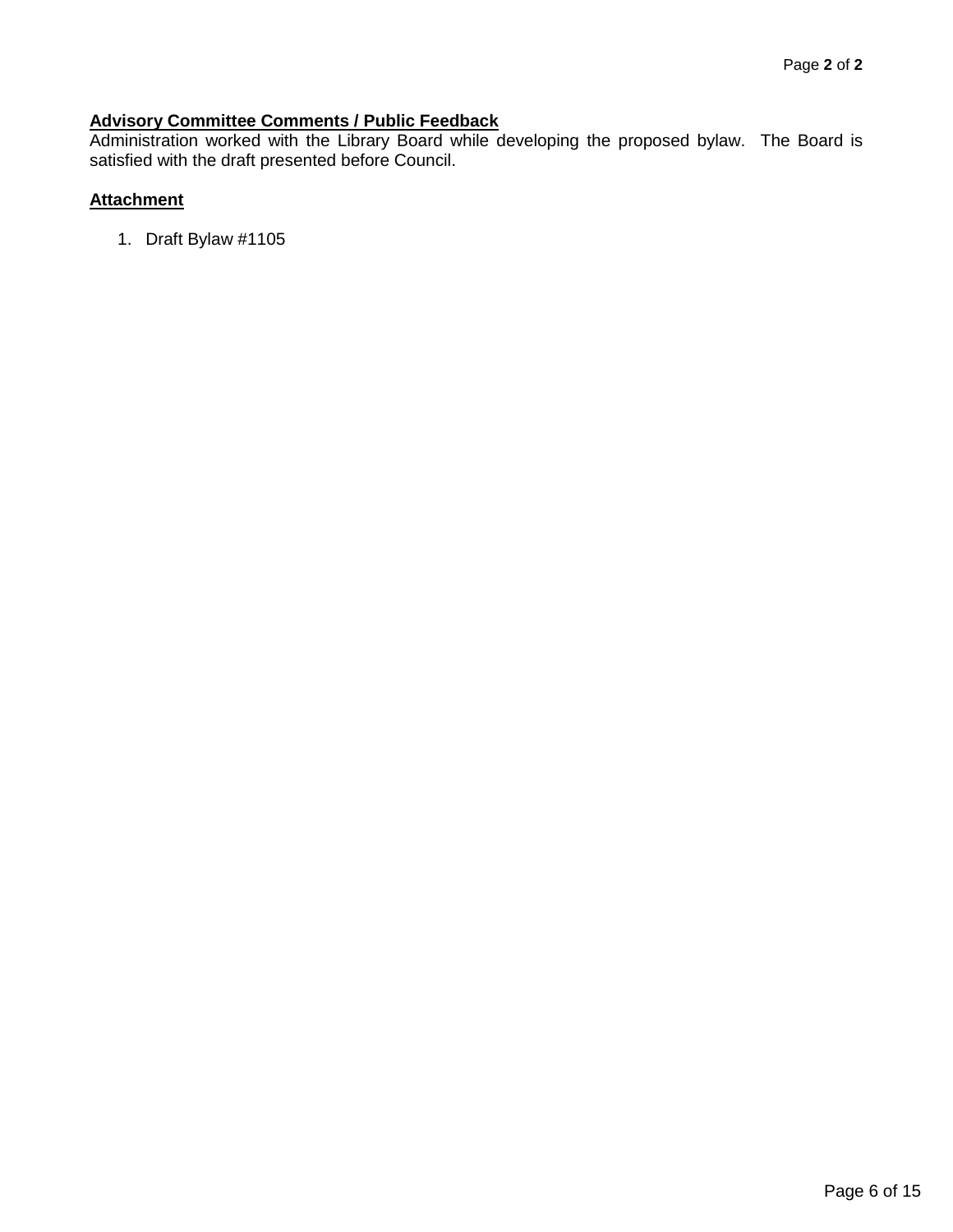

# **TOWN OF HINTON BYLAW #1105**

A BYLAW OF THE TOWN OF HINTON, IN THE PROVINCE OF ALBERTA TO ESTABLISH THE TOWN OF HINTON LIBRARY BOARD

**WHEREAS** pursuant to the *Libraries Act*, Chapter L-11, R.S.A. 2000 and amendments thereto,

- Council may pass bylaws providing for the establishment of a municipal library board;
- The municipal library board is a corporation that shall be known as "The Town of Hinton Library Board"; and
- Members of the municipal library board are appointed by Council

**AND WHEREAS** the *Libraries Act* and *Libraries Regulation* govern the provision of library services within a municipality;

**NOW THEREFORE** the Council of the Town of Hinton duly assembled enacts as follows:

# **1. DEFINITIONS**

- 1.1 "Board" means the Town of Hinton Library Board;
- 1.2 "Chief Administrative Officer" means the Chief Administrative Officer of the Town of Hinton
- or anyone authorized by the Chief Administrative Officer to act on his/her behalf;
- 1.3 "Council" means the municipal council of the Town of Hinton;
- 1.4 "Member" means an individual appointed as a member of the Board.

# **2. APPOINTMENTS**

2.1 A Municipal Library Board to be known as the Town of Hinton Library Board is hereby established in and for the Town of Hinton.

2.2 The Board shall consist of up to seven (7) voting members as follows:

- i) Four (4) to six (6) citizens of which one (1) may be a resident of Yellowhead County, Ward 8 and
- ii) One (1) Council member.

2.3 All members shall be appointed at the Annual Organizational Meeting of Council and shall become effective as of the date of the resolution, unless otherwise designated.

- 2.4 The members appointed shall serve the following terms:
	- i) The member of Council shall be appointed annually at the Organizational Meeting of Council;
	- ii) A member may serve on the Board for a maximum of three (3) consecutive three (3) year terms after which he or she shall step down for at least one year before being eligible to serve again. The initial appointments for the eight citizens shall be staggered so that three of the member terms expire or are eligible for reappointment each year;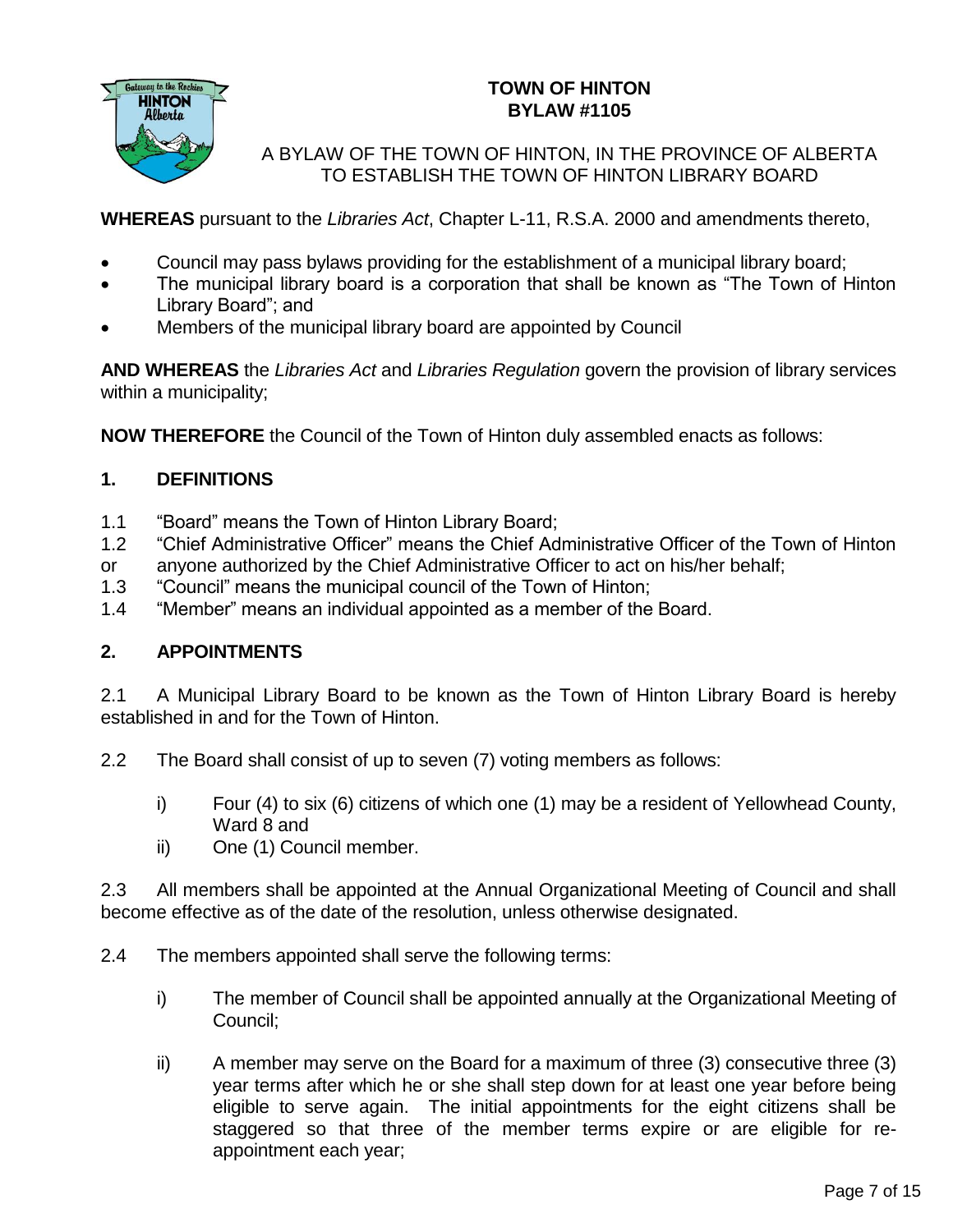iii) In the event of a vacancy occurring, the person appointed by resolution of Council to fill such vacancy shall hold office for the remaining term of his/her predecessor.

# **3. ROLE OF THE BOARD**

3.1 The budget and the estimate of the money shall be forthwith submitted to the Chief Administrative Officer.

3.2 Neither the Board nor any member shall have the power to pledge the credit of the Town in connection with any matters whatsoever, nor shall the Board or any member have any power to authorize any expenditure to be charged against the Town.

# **4. ENACTMENT**

4.1 That Bylaw #1049 is hereby rescinded.

4.2 That this Bylaw shall come into full effect on the day of the final passing thereof.

READ A FIRST TIME THIS \_\_\_\_\_\_\_ DAY OF \_\_\_\_\_\_\_\_\_\_\_\_\_\_\_\_, 2017

READ A SECOND TIME THIS \_\_\_\_\_\_\_\_\_\_ DAY OF \_\_\_\_\_\_\_\_\_\_\_\_\_\_\_, 2017.

READ A THIRD TIME THIS **EXECUTE THIS READ A THIRD TIME THIS** 

MAYOR

\_\_\_\_\_\_\_\_\_\_\_\_\_\_\_\_\_\_\_\_\_\_\_\_\_\_\_\_\_\_\_\_\_ DIRECTOR OF CORPORATE SERVICES

\_\_\_\_\_\_\_\_\_\_\_\_\_\_\_\_\_\_\_\_\_\_\_\_\_\_\_\_\_\_\_\_\_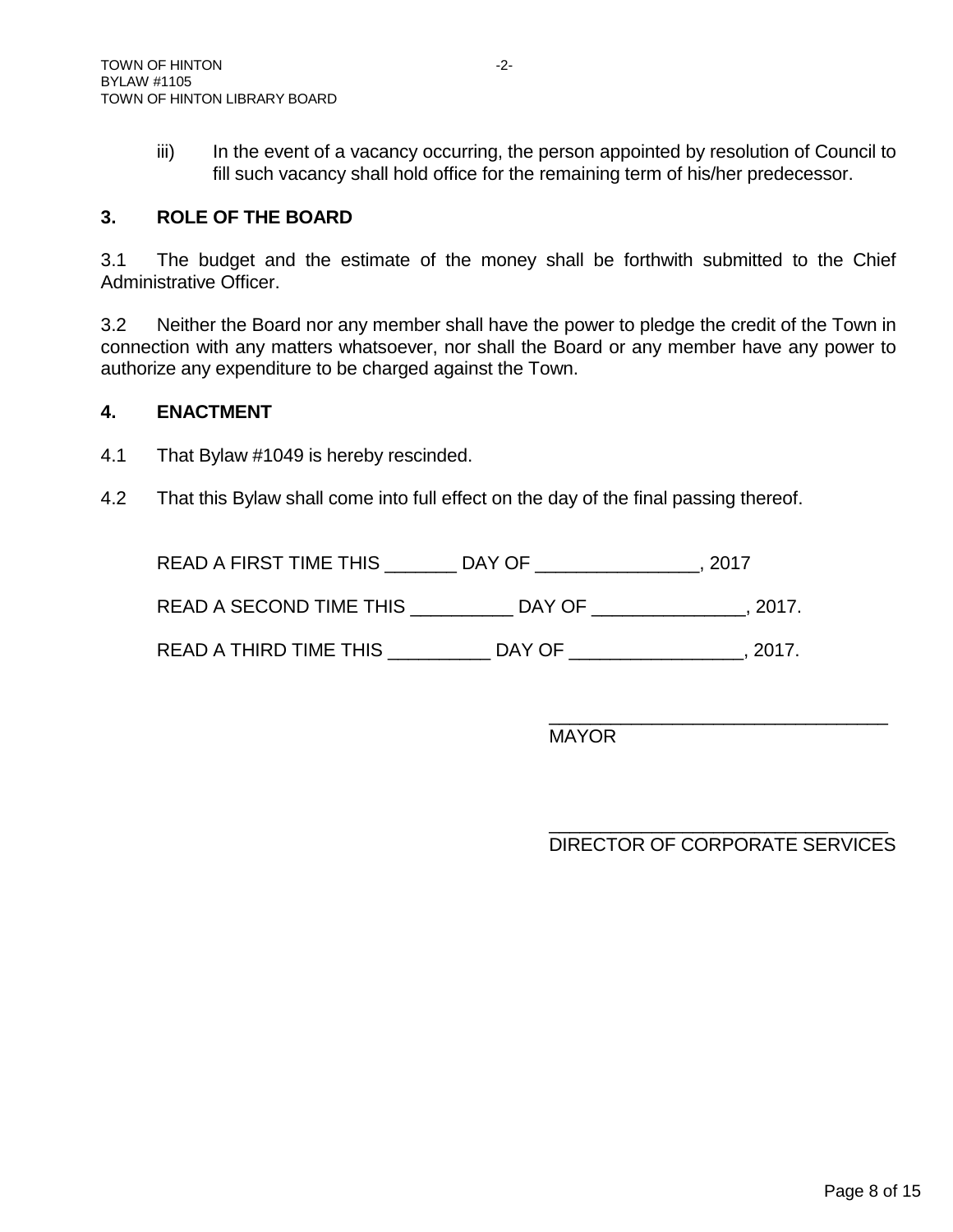

# **TOWN OF HINTON REQUEST FOR DECISION**

| <b>DATE:</b>        | February 2, 2017                                      |
|---------------------|-------------------------------------------------------|
| TO:                 | <b>REGULAR MEETING OF COUNCIL OF February 7, 2017</b> |
| <b>FROM:</b>        | Denise Parent, Director of Corporate Services         |
| <b>APPROVED BY:</b> | Mike Schwirtz, Chief Administrative Officer           |
| RE:                 | Line of Credit for Operating Expenses Bylaw #1107     |

#### **Recommendation:**

*That council give Bylaw #1107 first reading. That council give Bylaw #1107 second reading. That council give unanimous consent for third reading of Bylaw #1107. That council give Bylaw #1107 third reading.*

#### **Concluding Statement**

A line of credit allows the Town to have access to funds in case there is a requirement for short-term borrowing for cash flow operating purposes.

#### **Conformance of recommendation to existing laws and Hinton Council plans**

| <b>Conforms with:</b>                              | Yes/No/<br><b>Partial</b> | <b>Comments</b>                                                                          |
|----------------------------------------------------|---------------------------|------------------------------------------------------------------------------------------|
| <b>Municipal and Provincial</b><br>Laws            | Yes                       | MGA section 256 - authorization for borrowing to finance<br>operating expenditures.      |
| <b>Community Sustainability</b><br><b>Plan</b>     | <b>No</b>                 |                                                                                          |
| <b>Council's Strategic Plan</b>                    | <b>No</b>                 |                                                                                          |
| Long Term Capital Plan or<br><b>Adopted budget</b> | Yes                       | Provides available funds to cover operating expenses if<br>required throughout the year. |

#### **Background / Introduction**

This item is before Council to approve an operating Line of Credit up to \$2,000,000 that may be drawn throughout the year in the event it is required for short-term cash flow purposes. It is recommended to renew the revolving line of credit on an annual basis.

In accordance with the Municipal Government Act, Town Council may authorize borrowing for operating expenditures under section 256.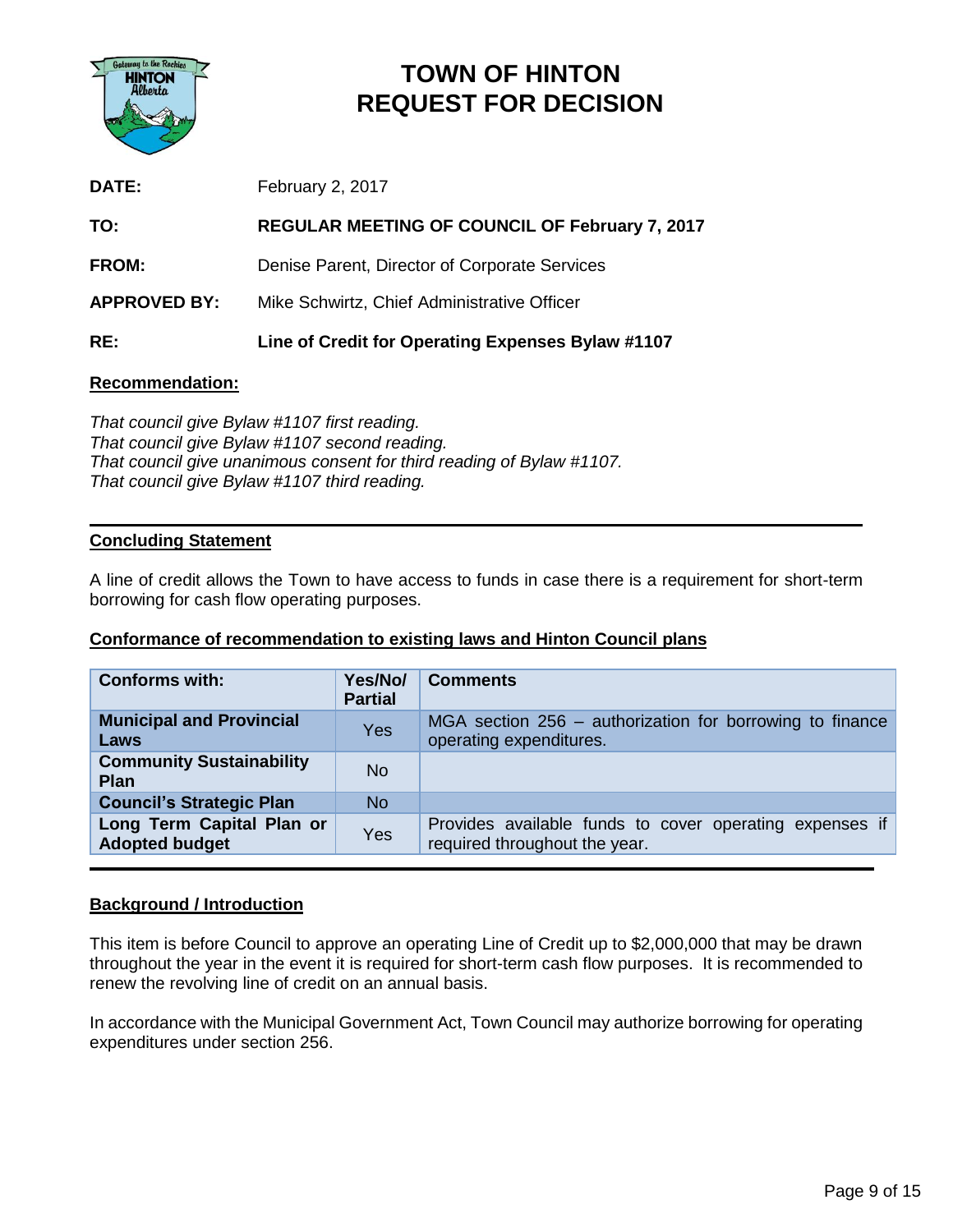- *The amount to be borrowed, together with the unpaid principal of other borrowings made*  for the purpose of financing operating expenditures, must not exceed the amount the *municipality estimates will be raised in taxes in the year the borrowing is made.*
- *A borrowing bylaw that authorized the borrowing does not have to be advertised if the term of the borrowing does not exceed 3 years.*

# **Options**

- 1. That Council give Bylaw 1107 three readings.
- 2. That Council give Bylaw 1107 first and second reading and defer third reading by two weeks.

# **Chief Administrative Officer Comments**

This is a routine administrative matter that should be reviewed by Council annually as it could have a financial impact. The line of credit provides available funds for short-term cash flow purposes and is rarely used.

### **Attachment(s***)*

1. Bylaw #1107 Borrowing Line of Credit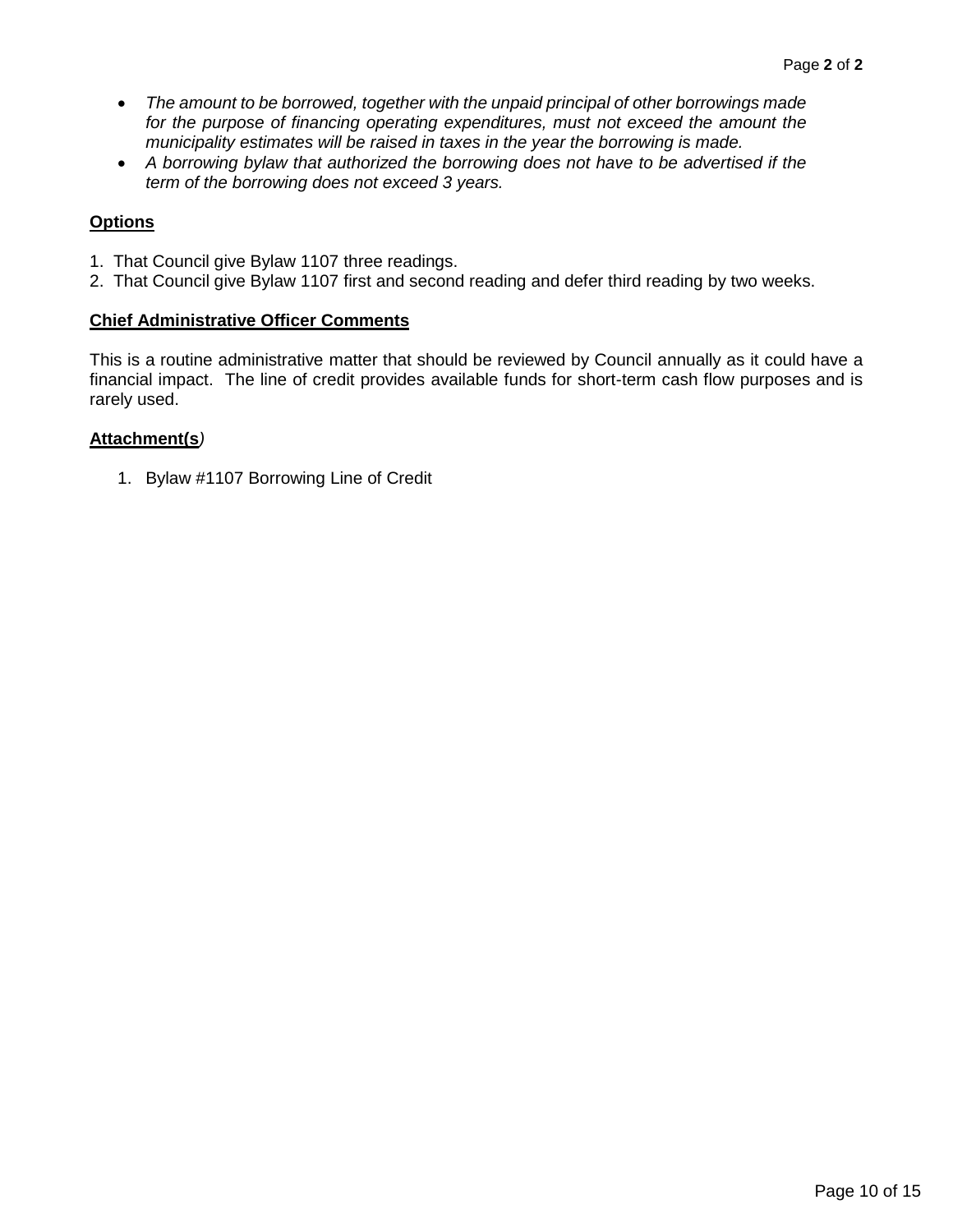

#### **BYLAW #1107 BEING A BYLAW OF THE TOWN OF HINTON IN THE PROVINCE OF ALBERTA TO AUTHORIZE A BORROWING LINE OF CREDIT TO FINANCE OPERATING EXPENDITURES**

**WHEREAS** pursuant to the provisions of the *Municipal Government Act*, R.S.A. 2000, c. M-26 and amendments thereto, Council may pass a Bylaw for the purpose of authorizing a borrowing line of credit to finance operating expenditures within the Town of Hinton;

**AND WHEREAS** the Council of the Town of Hinton (hereinafter called the "Corporation") in the Province of Alberta, considers it necessary to borrow certain sums of money from time to time to finance operating expenditures of the Corporation and to maintain contingencies required by its bank.

**NOW THEREFORE** it is hereby enacted by the Council of the Corporation as follows:

- 1. The Corporation borrow from Alberta Treasury Branches ("ATB") up to the principal sum of \$2,000,000.00 repayable upon demand at a rate of interest per annum not to exceed the Prime Lending Rate from time to time established by ATB, and such interest will be calculated daily and due and payable monthly on the last day of each and every month.
- 2. The Mayor and the Chief Administration Officer are authorized for and on behalf of the Corporation:
	- a) to apply to ATB for the aforesaid loan to the Corporation and to arrange with ATB the amount, terms and conditions of the loan and security or securities to be given to ATB;
	- b) as security for any money borrowed from ATB:
		- i) to execute promissory notes and other negotiable instruments or evidences of debt for such loans and renewals of all such promissory notes and other negotiable instruments or evidences of debts;
		- ii) to give or furnish to ATB all such securities and promises as ATB may require to secure repayment of such loans and interest thereon; and
		- iii) to execute all security agreements, hypothecations, debentures, charges, pledges, conveyances, assignments and transfers to and in favour of ATB of all or any property, real or personal, moveable or immovable, now or hereafter owned by the Corporation or in which the Corporation may have any interest, and any other documents or contracts necessary to give or to furnish to ATB the security or securities required by it.
- 3. The source or sources of money to be used to repay the principal and interest owing under the borrowing from ATB are General Revenues.
- 4. The amount to be borrowed and the term of the loan will not exceed any restrictions set forth in the Municipal Government Act.
- 5. In the event that the Municipal Government Act permits extension of the term of the loan and in the event the Council of the Corporation decides to extend the loan and ATB is prepared to extend the loan, any renewal or extension, bill, debenture, promissory note, or other obligation executed by the officers designated in paragraph 3 hereof and delivered to ATB will be valid and conclusive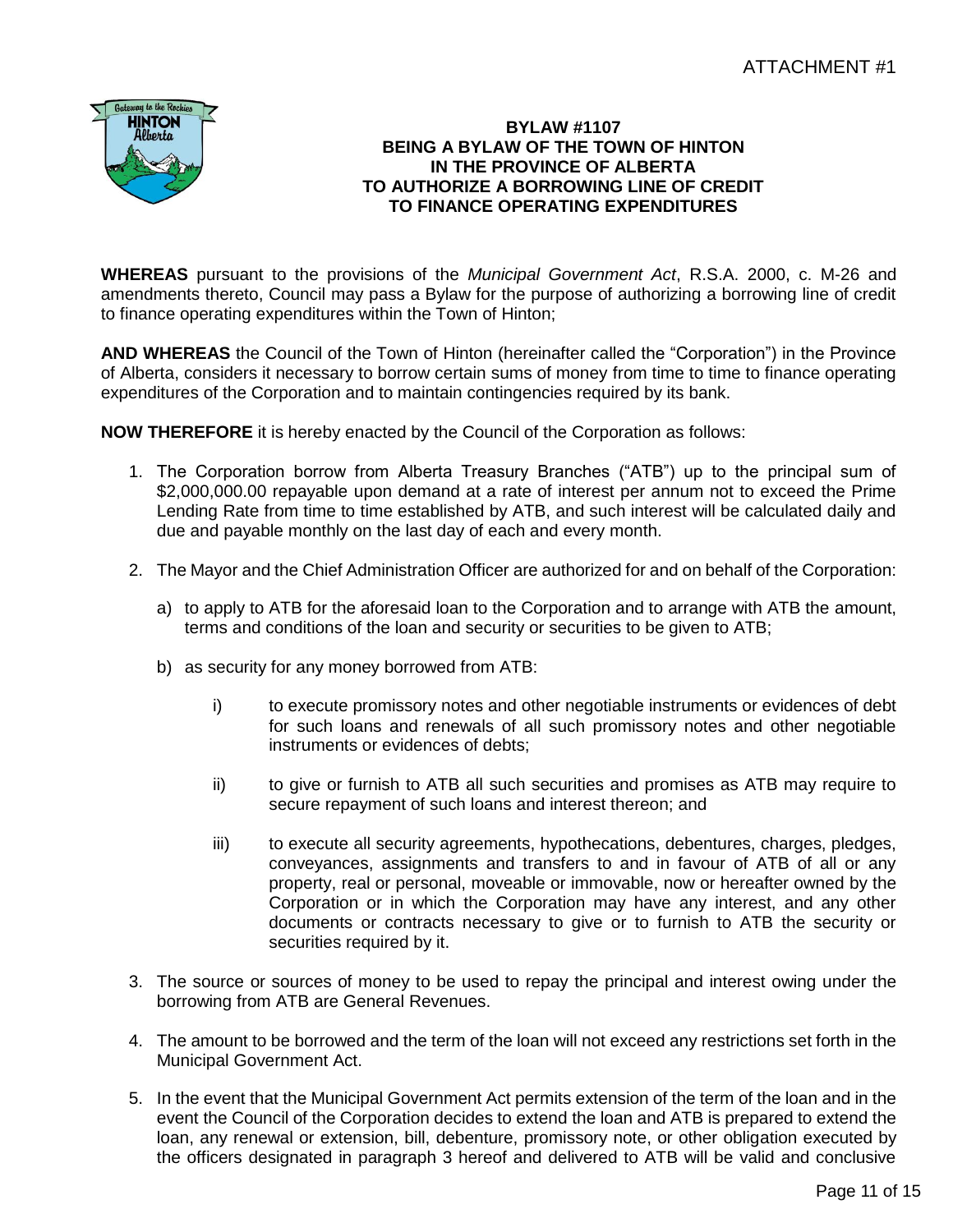proof as against the Corporation of the decision of the Council to extend the loan in accordance with the terms of such renewal or extension, bill, debenture, promissory note, or other obligations, and ATB will not be bound to inquire into the authority of such officers to execute and deliver any such renewal, extension document or security. In any event, this bylaw shall expire one (1) year from the date of final passing.

6. This Bylaw comes into force and effect upon third and final reading.

READ A FIRST TIME THIS \_\_\_\_\_\_\_ DAY OF FEBRUARY, 2017 READ A SECOND TIME THIS \_\_\_\_\_\_ DAY OF FEBRUARY, 2017 READ A THIRD TIME THIS \_\_\_\_\_ DAY OF FEBRUARY, 2017

#### **Certificate**

**WE HEREBY CERTIFY** that the foregoing Bylaw was duly passed by the Council of the Town of Hinton therein mentioned at a duly and regularly constituted meeting thereof held on the 16th day of February, 2016 at which a quorum was present, as entered in the minutes of the said Council, and that the Bylaw has come into force and is still in full force and effect.

Mayor

Director of Corporate Services

\_\_\_\_\_\_\_\_\_\_\_\_\_\_\_\_\_\_\_\_\_\_\_\_\_\_\_\_\_

\_\_\_\_\_\_\_\_\_\_\_\_\_\_\_\_\_\_\_\_\_\_\_\_\_\_\_\_\_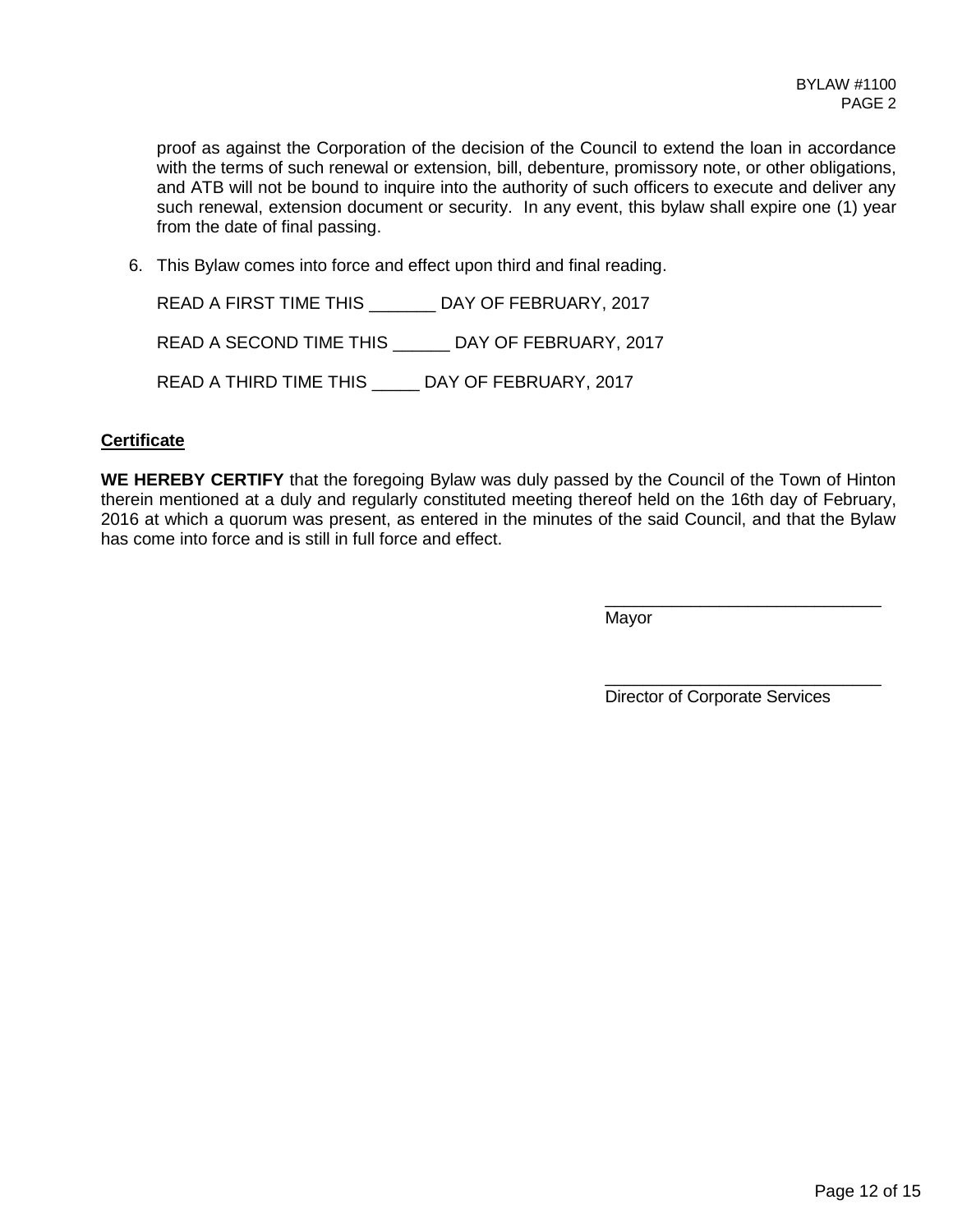

# Town of Hinton COUNCIL INFORMATION PACKAGE #1 (January 18, 2017) In Advance of February 7, 2017 Regular Council Meeting

Page

### PRIORITY ITEMS

#### CORRESPONDENCE & INFORMATION ITEMS

- 2 1. Letter from Minister of Health re Renal Dialysis Services in Hinton
- 3 2. Letter from Minister of Health re Early Childhood Intervention (ECI) Coordinator Position in Hinton
- 4 6 3. Letter from Elk Point Town Council re Support for Federal Funding for Mountain Pine Beetle Issue
- 7 4. Letter from Sue Allen re Drop In Aqua Fit Classes
- 8 5. Letter of Support for Hinton Mountain Bike Association re Canada 150 Grant
- 9 6. Oil and Gas Awareness Day

#### REPORTS & MINUTES FOR INFORMATION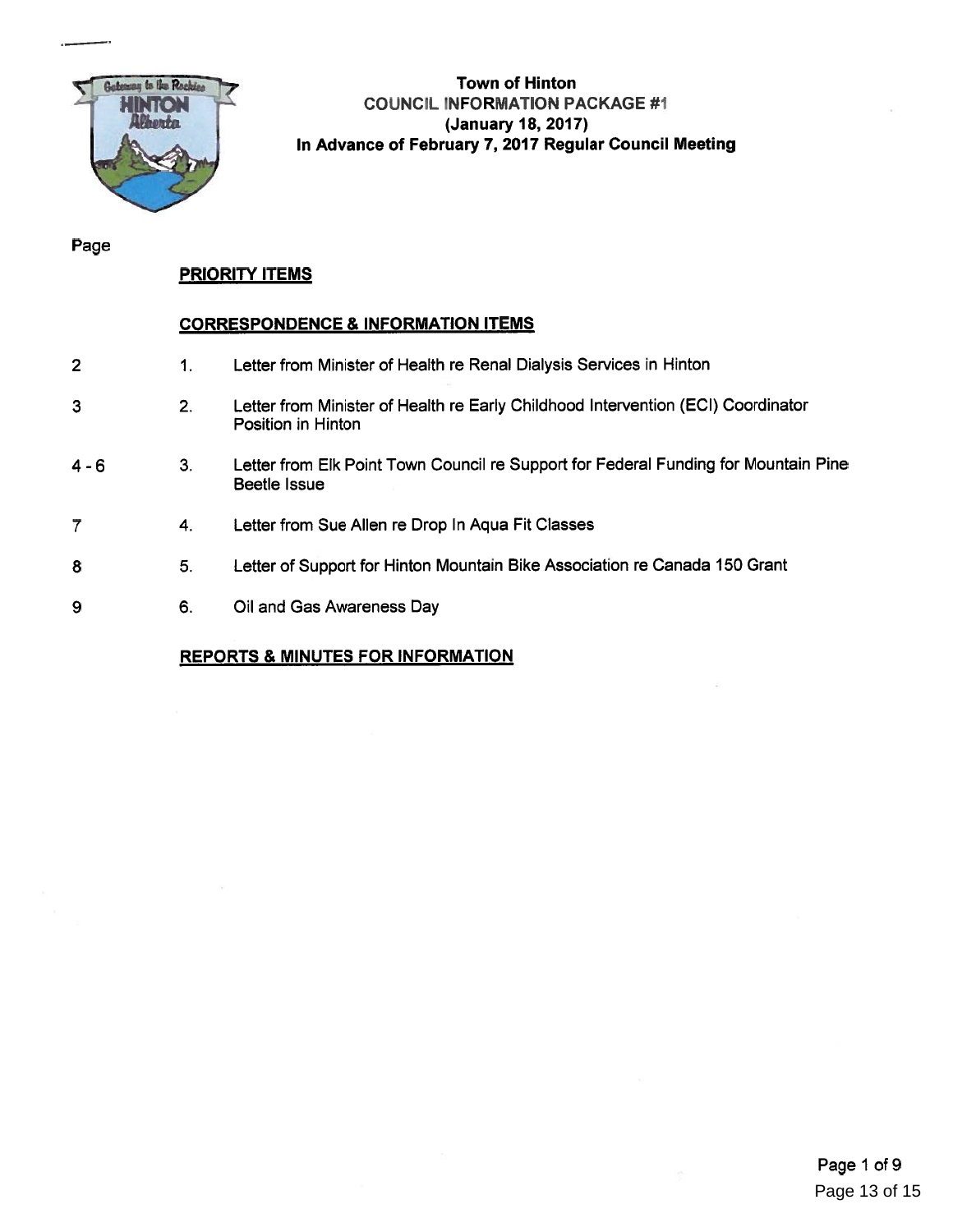

# Town of Hinton COUNCIL INFORMATION PACKAGE #2 tFebruary 1, 2017) In Advance of February 7, 2017 Regular Council Meeting

Page

# PRIORITY ITEMS

### CORRESPONDENCE & INFORMATION ITEMS

2

1. Correspondence from Fortis Alberta re \$3,000 Grant for Performing Arts Venue LED Lighting

3-4 2. GYPSD School News

# REPORTS & MINUTES FOR INFORMATION